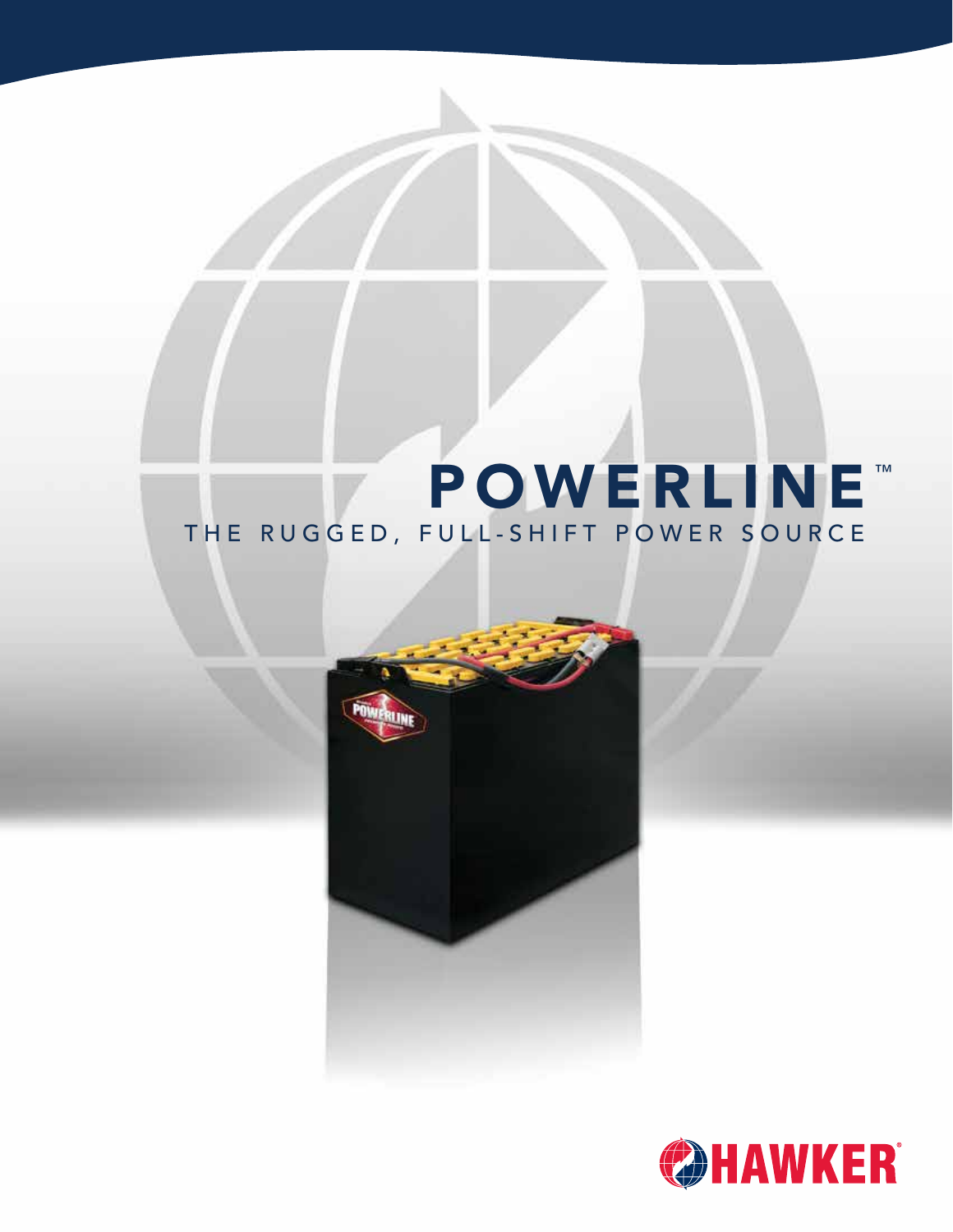Get the most out of your equipment with the POWERLINE™ series from HAWKER®. Whether you're operating sit-down rider forklifts, walkies, or narrow-aisle lift trucks, POWERLINE<sup>™</sup> will keep you up and running.

## TOTAL INTEGRATED QUALITY

POWERLINE™ is produced in the most modern, environmentally-friendly, and quality-driven plant in the industry. At every step in production, we use the best processes and materials to achieve one goal – making POWERLINE™ the most dependable battery you can buy. Take for example our "signature system."

Whether it's the stripe Melvin Sanchez paints on the grids he casts or the initials Earl Thompson stamps into the posts he burns – each and every person who helps build a HAWKER® battery places his or her mark of quality on it.

The quality goes in before the name goes on!

The National Standards Association of Ireland (NSAI) has also placed its mark of quality – *ISO 9001:2015 Certification* – on our manufacturing process.

# QUALITY BY DESIGN

The foundation of the superior performance and long life cycle of a POWERLINE™ battery is based on the battery's design and construction.

Let's take a closer look at the POWERLINE™ battery's construction:

**Thickest Positive Grid in the Industry:** We offer a rough, tough grid construction and the thickest grid in the industry. (Our grids are matched for improved current distribution through the grid network.)



- **Densest Positive Paste:** The pasted plate is the heart and soul of your lead-acid battery. The positive grids are pasted with the most active material and is the densest available anywhere in the industry today.
- POWERPLUS<sup>™</sup> Formation System: Our revolutionary formation system uses an acid recirculation and two shot forming process. This ensures that every cell of every battery receives a uniform temperature-controlled acid bath.
- **Multi-Layer Retention System:** Includes the horizontal wrap, vertical wrap, and koroseal jacket, all encased in a bottom boot. Wrapped plates are then sleeved in a highquality, microporous plastic material.



**MAXIMUM DENSITY POSITIVE PASTE:**  Computer monitored for maximum density

## **MULTI-LAYER RETENTION SYSTEM:**

- Retention of active material
- Vertical wrap
- Horizontal wrap
- Koroseal jacket
- Sleeved separator
- All encased in a bottom boot  *(not shown)*

**INNOVATIVE EXTRAS:**  Custom-made posts and grommets and impermeable heat seal process

**ROUGH, TOUGH GRID CONSTRUCTION:**  Thickest positive grids in the industry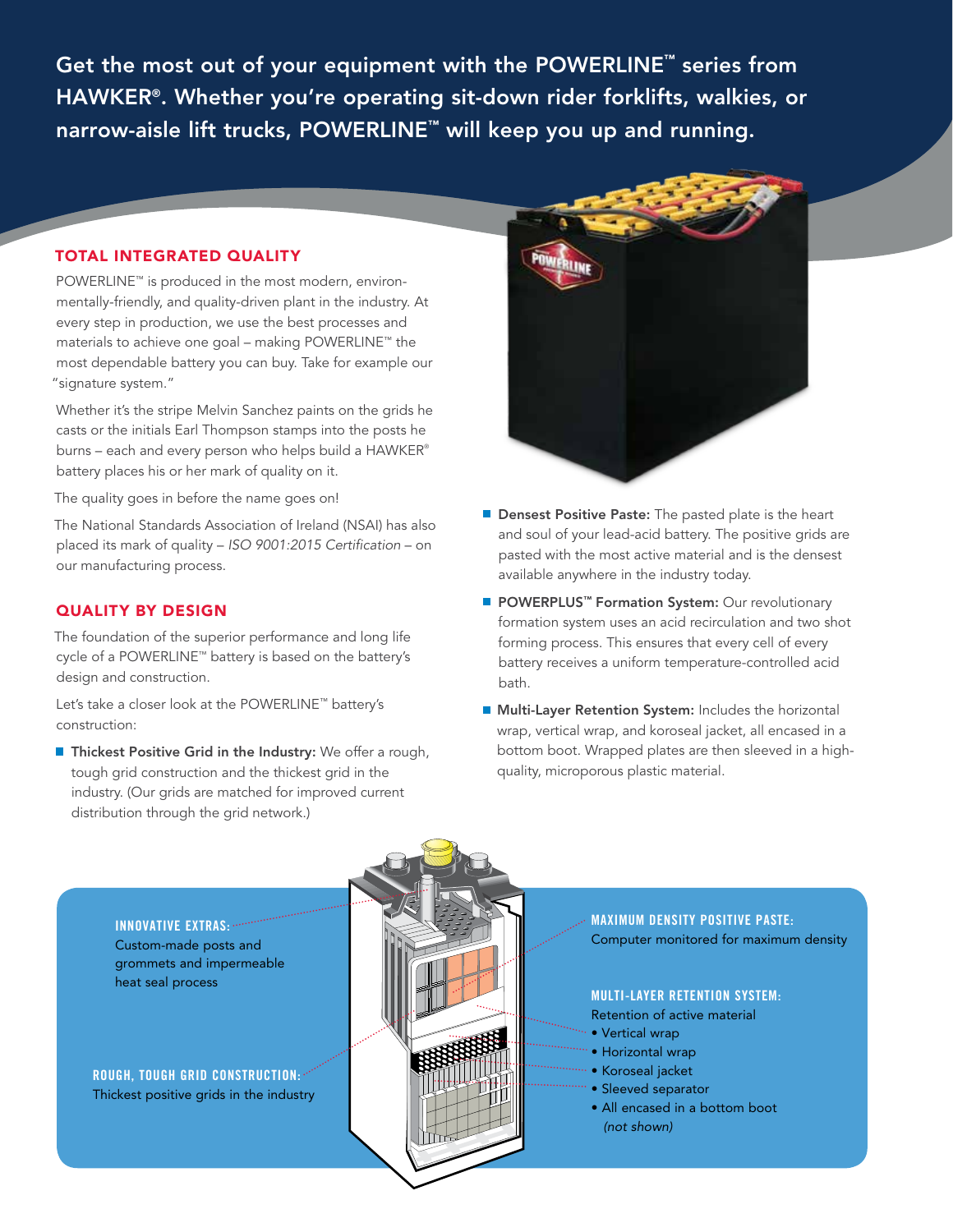### Let's take a closer look at the POWERLINE<sup>™</sup> battery's added benefits:

HAWKER®'s tough, thick positive grid construction reduces corrosion and generates cooler battery operating temperatures - both leading to increased battery life.

HAWKER®'s dense positive pasted plate ensures long-life operation under deep cycling as well as continued, uninterrupted power.

Sleeved separators in the Multi-Layer Retention System eliminate failures caused by separator misalignment.

## HAWKER ® 'S POWER SOLUTIONS

HAWKER® is the source for power solutions. Whether you're running a warehouse operation, a production line, or simply moving a couple of pallets a day, we have a product solution that can increase your productivity and save you money.



#### BATTERY SOLUTIONS

#### WATER LESS® *The Power to Reduce Expenses*

Requiring watering just four to six times per year in normal applications, WATER LESS® combines the benefit of full power and reduced cost, without the expense of a special charger. When packaged with a comprehensive maintenance plan, WATER LESS® can help get you out of the maintenance business.

### ENERGY-PLUS™ *The Ultimate Power Source*

When your operation depends on a heavy-duty battery – a battery that can stand up and deliver even under the most demanding applications, you want the ENERGY-PLUS™ battery. ENERGY-PLUS™ employs a unique multi-plate design to pack more active material – and more power – into the same space, not just added acid.

#### MODULAR CHARGER SOLUTIONS

#### LIFESPEED® MOD3

## *Where Technology Meets Innovation*™

As HAWKER® 's most advanced modular charger, the LIFESPEED® MOD3 represents the latest innovation of high-frequency switch-mode smart chargers. LIFESPEED® MOD3 modules are the most flexible in the industry, operating as a fast, IONIC, or opportunity charger. The LIFESPEED® MOD3 charger series delivers optimum charging, peak efficiency, and non-stop power while reducing charging costs and energy demands.

#### LIFEPLUS® MOD3 *Where Technology Meets Innovation™*

Patented LIFEPLUS® MOD3 chargers – the result of more than 30 years of high-frequency, smart charging experience – are the smartest and most energy-efficient chargers in the business. The LIFEPLUS® MOD3 high-frequency switch-mode IONIC smart charger offers six different charge profile options for operational flexibility: IONIC, cold storage, EVOLUTION™, TPPL (2v and Bloc), and opportunity charging. The LIFEPLUS® MOD3 charger series provides peak efficiency and non-stop power while reducing your battery charging costs, water consumption, and battery maintenance and repair costs.

#### PTO™ MOD3 *Where Technology Meets Innovation*™

The modular high-frequency PTO™ MOD3 conventional and opportunity charger provides economical opportunity charging capabilities and an adjustable I-U-I conventional charging profile. The opportunity profile allows operators to plug in for a quick charge during break times. The PTO™ MOD3 charger has a start rate of up to 25% of the battery's rated capacity or the maximum output of the charger (whichever is less) to consistently maintain the battery's state of charge in opportunity mode. The battery is then completely charged daily via the charger's constant current finish charge to bring the battery back to full capacity.

# LIFETECH™ MOD1 / MOD1C *Where Technology Meets Innovation™*

HAWKER® LIFETECH™ MOD1 and MOD1C modular, highfrequency smart chargers provide optimum charging, peak efficiency, maximum reliability, and non-stop power to meet the growing demands of our customers. The modular design of these chargers allows each individual power module to operate independently. Even if one module stops working, the other modules continue charging the battery. This eliminates the risk of catastrophic failures and downtime.

For the right HAWKER**®** power system solution to meet your needs, please call 1-877-7HAWKER for a HAWKER**®** representative in your area.